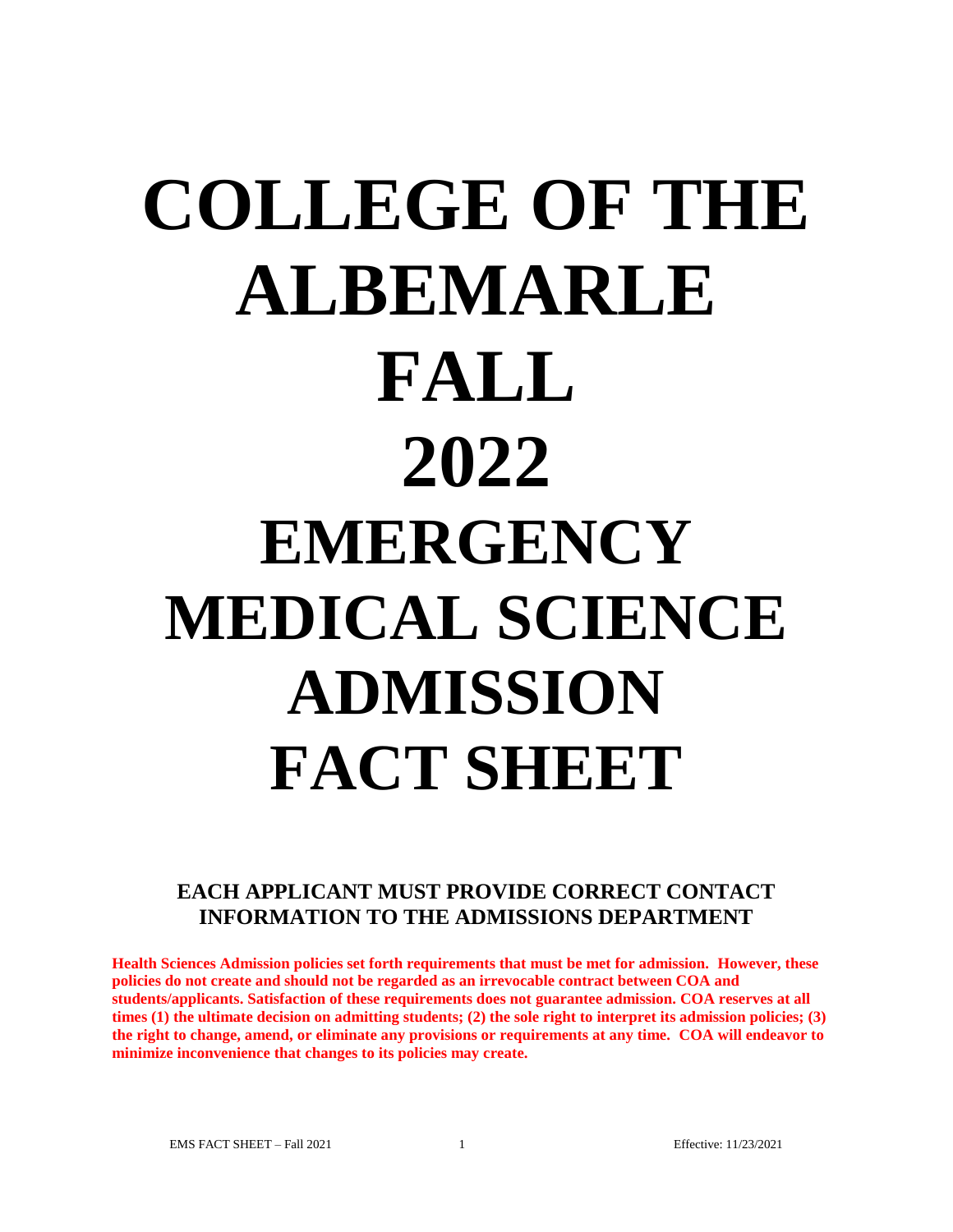#### **COLLEGE OF THE ALBEMARLE PO BOX 2327 1208 NORTH ROAD STREET ELIZABETH CITY, NC 27906-2327 (252) 335-0821 EXT. 2221 (ADMISSIONS OFFICE)**

#### **EMERGENCY MEDICAL SCIENCE FACT SHEET**

In accordance with the standards set forth by the North Carolina Office of Emergency Medical Service, the admission process outlined in this fact sheet were developed by the EMS faculty and is to be implemented by the admissions department and the EMS faculty/staff, with oversight and final discretion by the EMS Program Director and faculty.

*The Emergency Medical Science program is currently under a letter of review for national accreditation by: Commission on Accreditation of Allied Health Education Programs, 25400 US Highway 19 North, Suite 158, Clearwater, FL 33763.*

### **PHASE I: PRE-ADMISSION REQUIREMENTS:**

Applicants seeking admission into the Emergency Medical Science program must complete the following steps by **June 15, 2022** in order to be considered for acceptance for the Fall Semester 2022.

\_\_\_\_\_\_\_A. **Complete and submit a written COA Application for Admission**, which expresses interest in the Emergency Medical Science program, to the Admissions Office, Elizabeth City Campus.

> **Important Note:** High school CTE pathway students for EMS must be a high school senior to be enrolled in the EMT 110 course (as well as any other pre-requisite requirements for the course).

- \_\_\_\_\_\_\_B. **Bring or send an official high school transcript and all official post-secondary transcripts** to the Admissions Office (note: must be a high school graduate prior to the start of the program).
- \_\_\_\_\_\_\_C. **Attendance to a Health Science Orientation Session is Optional,** for a review of the admission process. Check with the admission department or the Health Sciences Admission & Advising Director for scheduled dates and times. On-line orientation can be viewed at: <http://albemarle.mediasite.mcnc.org/mcnc/Play/a7e132c69c964e929b1722b9a954ee961d> *(Print certificate to verify online attendance).* 
	- \_\_\_\_\_\_\_D. **Achieve minimum English, Math, and Reading competencies.** Minimum English, Reading, and Math competencies must be met and may be accomplished by a variety of measures, including previous placement test scores, standardized test scores, and/or previous developmental coursework.

**To qualify for the EMS program, the student must meet all the pre-requisites for ENG 111 (without a co-requisite requirement.) To qualify for the EMS program, the student must meet all the pre-requisites for MAT 143 (without a co-requisite requirement.)**

Note: The course listed is the *expected level of minimal competency* and may not be a required course within the program itself. Students should meet with an academic advisor if they do not meet this requirement and need guidance on course selection.

\_\_\_\_\_\_\_E. **Achieve and maintain a 2.0 minimum cumulative grade point average** on the transcript of record (most recent transcript with 12 accredited credit hours or more). If the transcript of record is not the COA transcript and the student has taken courses at COA, then the COA transcript must also show a 2.0 minimum cumulative grade point average (regardless of the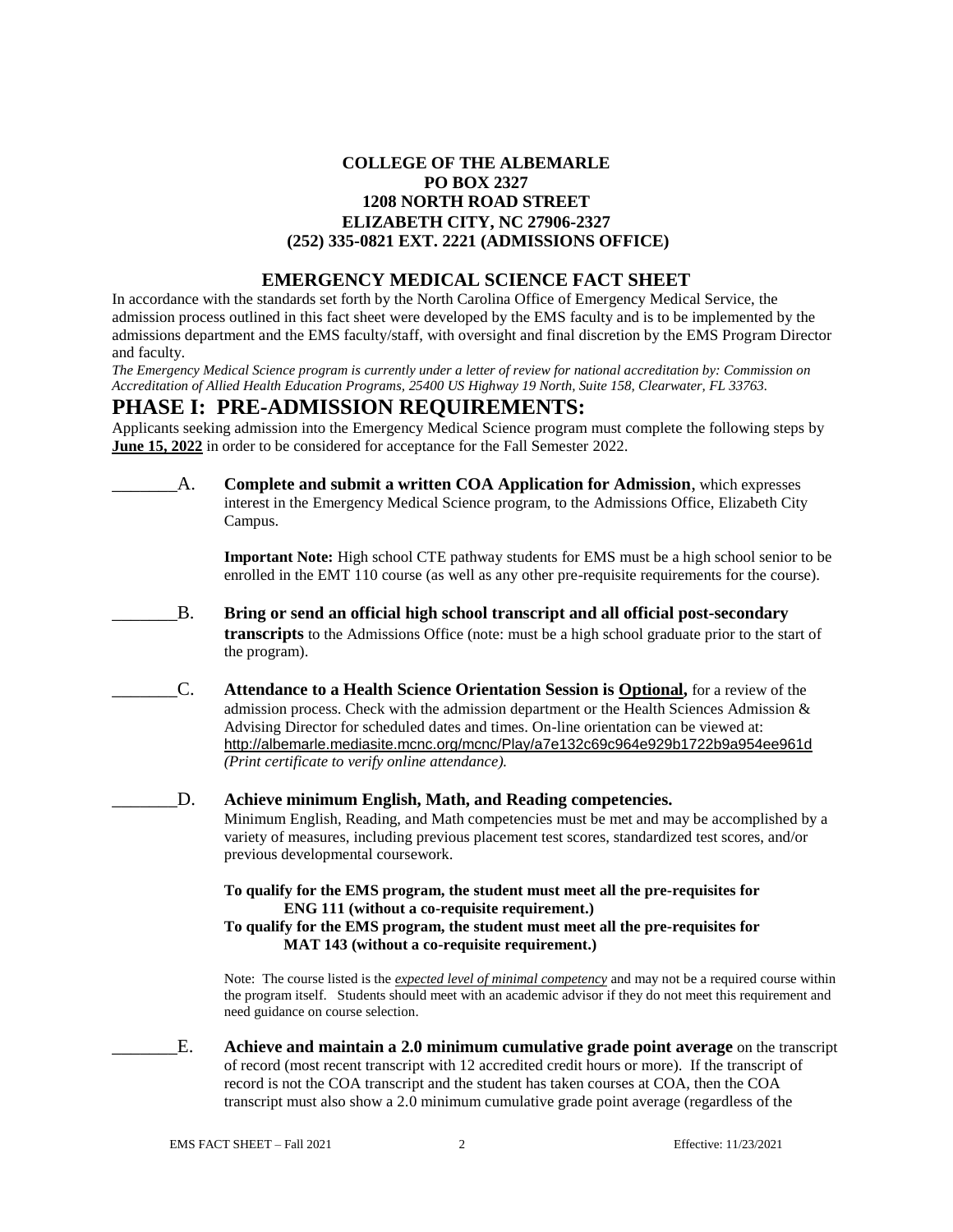number of hours). If the most recent 12-hour transcript of record is the high school transcript, the **unweighted GPA** will be used. Achieve a minimum of "C" grade on each relevant COA or transfer course. Only grades of "C" or better will be accepted for point earning, transfer purposes, and program completion.

\_\_\_\_\_\_\_ F. **Applicants must have completed one unit of biology in high school that counts as at least 1 full credit** on the transcript - or the equivalent at a post-secondary institution (BIO 090 or higher). An official transcript must be provided.

**REQUIREMENTS A, B, C, D, E, F, and G must be met in entirety before applicants may apply for requirement H. Once students have met criteria A-G completely, they should contact the Health Sciences Admissions Technician (Annette Roberson, AE 117, Ext 2221) for completion of the validation form of requirements. One week after submitting validation forms, students may contact the HSWP Admissions & Advising Director (Owens Center, Office 107, ext. 2304), who will confirm if their form has been received.**

# **PHASE II: EMERENCY MEDICAL SCIENCE APPLICATION REQUIREMENTS**

#### **\_\_\_\_\_\_**G. **COMPLETE THE EMS ADMISSION APPLICATION.**

**Once students have met all preadmission criteria A, B, C, D, E, F and G – students must complete an application for the COA EMS Program.** 

Applications may be obtained from the Admissions & Advising Director (Owens Center, Office 107, and Ext.2304). Applications will only be given to students who demonstrate completion of preadmission requirements A-G.

**Only those students who have completed an application form in its entirety will be considered for the admission ranking process. Applications must be received in the Health Science Admissions and Advising Director's office** (**Owens Center, Office 107) by 4 p.m. on June 15, 2022. Late applications may be accepted at the discretion of the EMS Program Director.**

**NOTE: ALL CORRESPONDENCE REGARDING ADMISSIONS TO PROGRAMS WILL BE SENT THROUGH YOUR COA EMAIL ADDRESS. BE** *SURE* **TO LIST YOUR EMAIL ACCURATELY AND TO CHECK YOUR COA EMAIL FREQUENTLY DURING THE ADMISSION PERIOD.**

#### **\_\_\_\_\_\_\_**H. **ATTEND THE EMS PRE-ADMISSION MEETING**

After meeting the minimum PRE-ADMISSION qualifications for admission to the Emergency Medical Science program and submitting the EMS Program application, qualified applicants will receive an email of notice about two weeks after the application deadline to attend a pre-admission meeting with the EMS faculty. The purpose of the pre-admission meeting is to inform prospective EMS applicants about the EMS program and answer questions or concerns of the applicants. During the meeting, applicants may be requested to validate the accuracy of the academic data contained in their file. This academic data will be utilized in the ranking process.

**Applicants failing to report at the scheduled time for the pre-admission meeting may have their names withdrawn from consideration unless they have previously notified the** Health Science Admission Director, Owens Center 107, Extension 2304 or the Health Science Administrative Assistant, Owens Center 102, Extension 2283**.**

**It is the applicant's responsibility to maintain communication with the college via the Health Sciences Admissions & Advising Director's office, Owens Center 107, ext. 2304 or the Health Science Administrative Assistant's office, Owens Center, Office 102, ext. 2283. Communication with potential students will occur through the student's COA email address only.**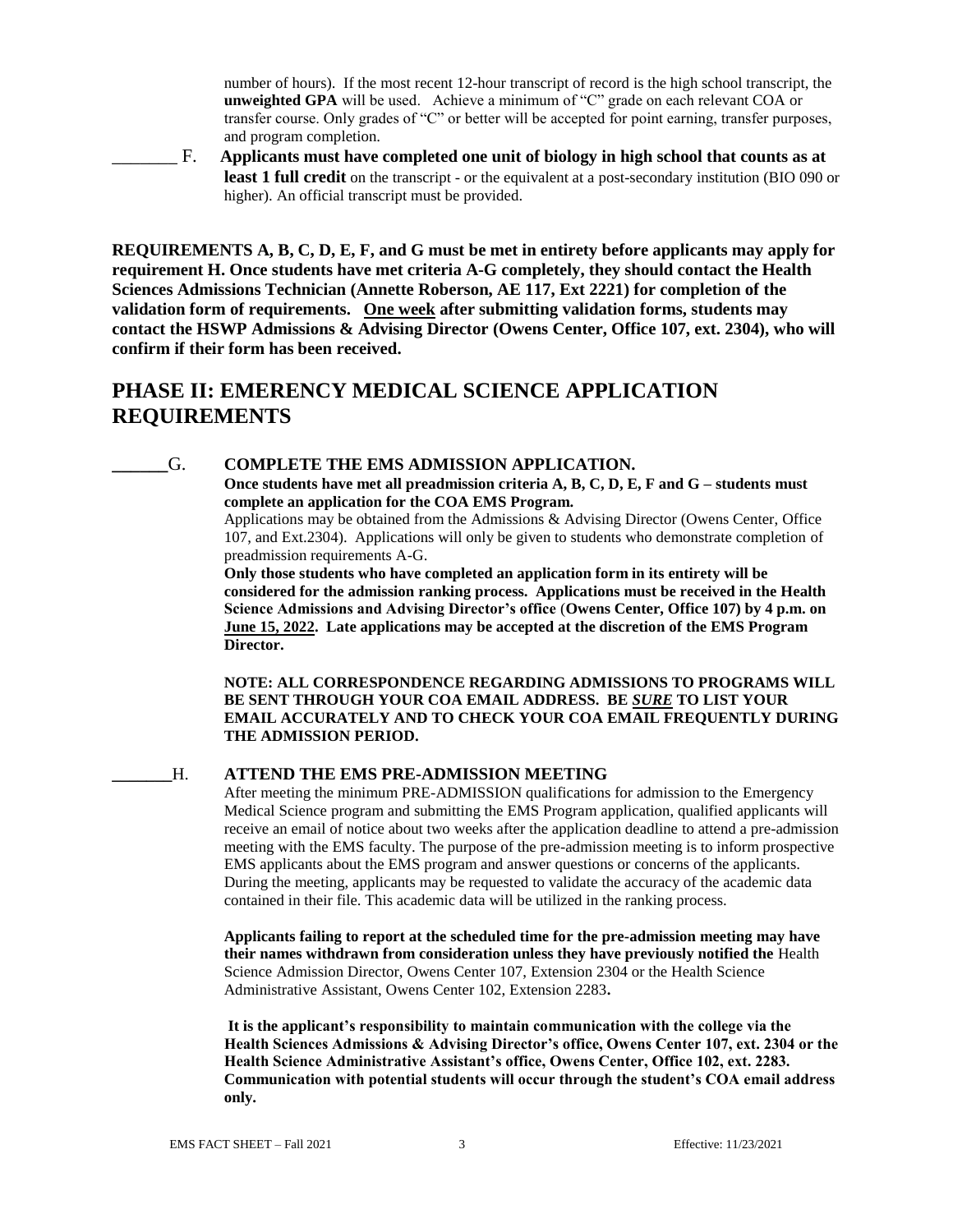#### **EMERENCY MEDICAL SCIENCE PROGRAM NUMERICAL RANKING PROCESS**

All students who have met all the required academic and testing criteria, have a completed EMS Program application on file, have attended the pre-admission meeting, and have validated the accuracy of the compiled academic data will be ranked based on a numerically objective and weighted ranking system if there are more applicants than allotted slots. This system is utilized to determine the most qualified students based on their performance in two academic areas: 1.) points awarded for specific EMS Program curriculum courses, other supplemental courses related to health sciences, previously earned degree(s), and health related work experience (50%) and 2.) college or high school cumulative GPA (50%).

#### **Two numerical ranking system areas for points:**

#### **1) POINTS System – 50%**

The applicant will receive conversion points based on specific courses within the EMS curriculum schema that have already been completed, other supplemental courses related to health sciences, previous degrees earned, and previous health care experience. Points for each course taken at another college are only awarded if approved for transfer credit by the college registrar. **Awarding of all points is at the discretion of the EMS Program Director, whose decision is final.**

Points are awarded as follows:

#### **SPECIFIC EMS PROGRAM CURRICULUM COURSE POINTS**

**The following eight (8) academic courses within the EMS Program curriculum schema assign points based on academic performance.**

BIO 163 - Basic Anatomy (or BIO 168 & 169) ENG 111 - Writing and Inquiry ENG 112 - Argument-Based Research MAT143 - Quantitative Literacy PSY 150 - General Psychology Humanities / Fine Arts Elective

#### \*\***Points will not be assigned for BIO 163 or BIO 168, BIO 169 and PSY 150 if the course(s) was/were completed five years or more prior to enrollment in the EMS Program. Points will not be assigned for courses the student has enrolled in more than twice.**

\*Basic Anatomy & Physiology - if a student elects to meet the Biology requirement of BIO 163 by taking the higher level BIO 168 and 169 courses, the ranking process will give **points** for the BIO 168 score as the grade for computing the 5 credit hour point total for BIO 163 (whether or not the student has completed BIO 169). BOTH courses must be completed with a "C" or better to receive **course credit** and both must be completed by the end of the Fall semester to continue to progress in the program).

#### **POINTS FOR SUPPLEMENTAL COURSES**

**IMPORTANT NOTE: Students should TALK WITH THEIR ADVISORS (including a financial aid advisor) before taking any courses on this grid to ensure it fits with their declared major and other college/FA requirements.** *Students should focus on completing courses WITHIN the program curriculum before taking any supplemental courses that are outside of the program of study.* 

In order to receive points – the course must be listed on the COA transcript – either as a course taken at COA or approved for transfer credit to COA. The course must be completed prior to the admission deadline date and must have received a grade of "C" or higher.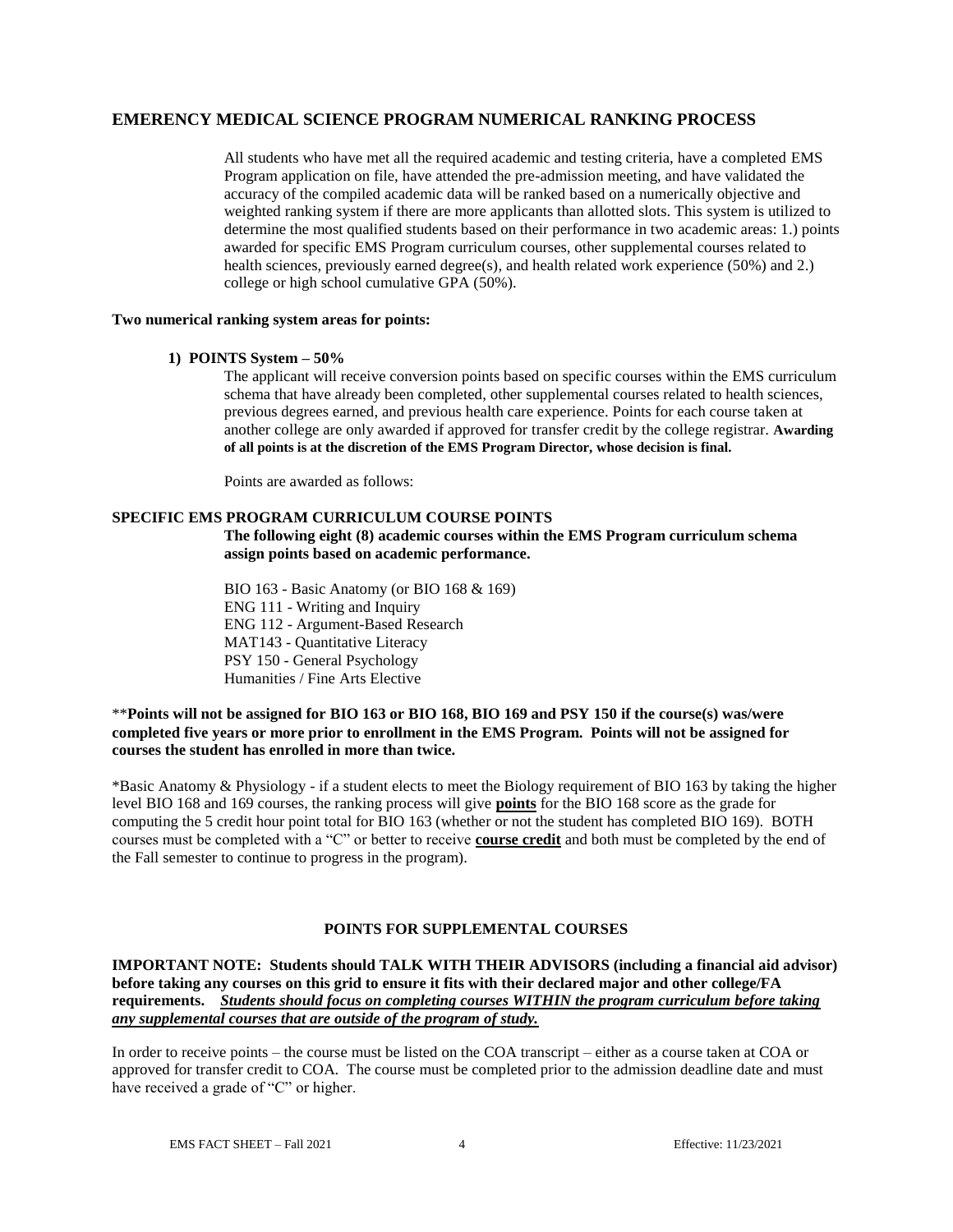If the course is within the curriculum of a student's major or program of interest – they may only receive points once in the admission system and those points will be based on the program's specific course points (not the additional point's grid).

| <b>Course Number</b> | <b>Course Name</b>                                      | <b>Points award</b>        |  |
|----------------------|---------------------------------------------------------|----------------------------|--|
|                      |                                                         | (must have a grade of C or |  |
|                      |                                                         | higher to receive points)  |  |
| <b>CHM 151</b>       | <b>General Chemistry I</b>                              | 10                         |  |
| <b>CHM 152</b>       | <b>General Chemistry II</b>                             | 10                         |  |
| CHM 130 and 130A     | General Organic and Biochemistry with Lab               | 10                         |  |
|                      | (must have C or higher in both class & lab)             |                            |  |
| MAT 151 and 151A or  | Statistics and Stats Lab (must have C or higher in both | 10                         |  |
| <b>MAT 152</b>       | class & lab)                                            |                            |  |
| <b>MED 121</b>       | <b>Medical Terminology I</b>                            | 5                          |  |
| <b>MED 122</b>       | <b>Medical Terminology II</b>                           | 5                          |  |
| NUT 110 or BIO 155   | <b>Nutrition</b>                                        | 5                          |  |
| PBT 100 and 101      | Phlebotomy and Phleb practicum                          | 5                          |  |
|                      | (must have C or higher in both class & practicum)       |                            |  |
| <b>PHI 240</b>       | <b>Ethics</b>                                           | 5                          |  |
| SOC 210              | Introduction to Sociology                               | 5                          |  |

#### **POINTS FOR PREVIOUSLY EARNED DEGREE(S)**

**10 points will be assigned for a bachelor's degree** which was earned at a regionally accredited institution. (Limit of one degree)

**5 points will be assigned for a master's degree** which was earned at a regionally accredited institution. (Limit of one degree)

**7 points will be assigned for a HSWP Diploma Program with a clinical component** These include: PN, MA, PBT Diploma Pathway, and NA Diploma Pathway,

**10 points will be assigned for a HSWP Associates Degree with a clinical component** These include: ADN, ST, and MLT

#### **POINTS FOR PREVIOUS HEALTH CARE EXPERIENCE**

**One point will be assigned for every full year of paid fulltime (32 hours or more per week) health care related work experience within the past 10 years, not to exceed a total of 10 points.** Acceptable fields of work experience are CNA II, LPN, EMT, Surgical Technology, Medical Assisting, Phlebotomy and Fire Fighter (with first responder role). Awarding of points for other health related occupations will be at the discretion of the EMS Program Director, whose decision is final.

**Proper documentation must be provided when submitting the EMS Program application or by the deadline date** and must include a dated statement on official letterhead from the Personnel/Resource Officer of the health care facility where the applicant worked. The letter must include the following information:

> Beginning and ending dates of work Basic description of job duties Average number of hours worked per week Applicant's current employment status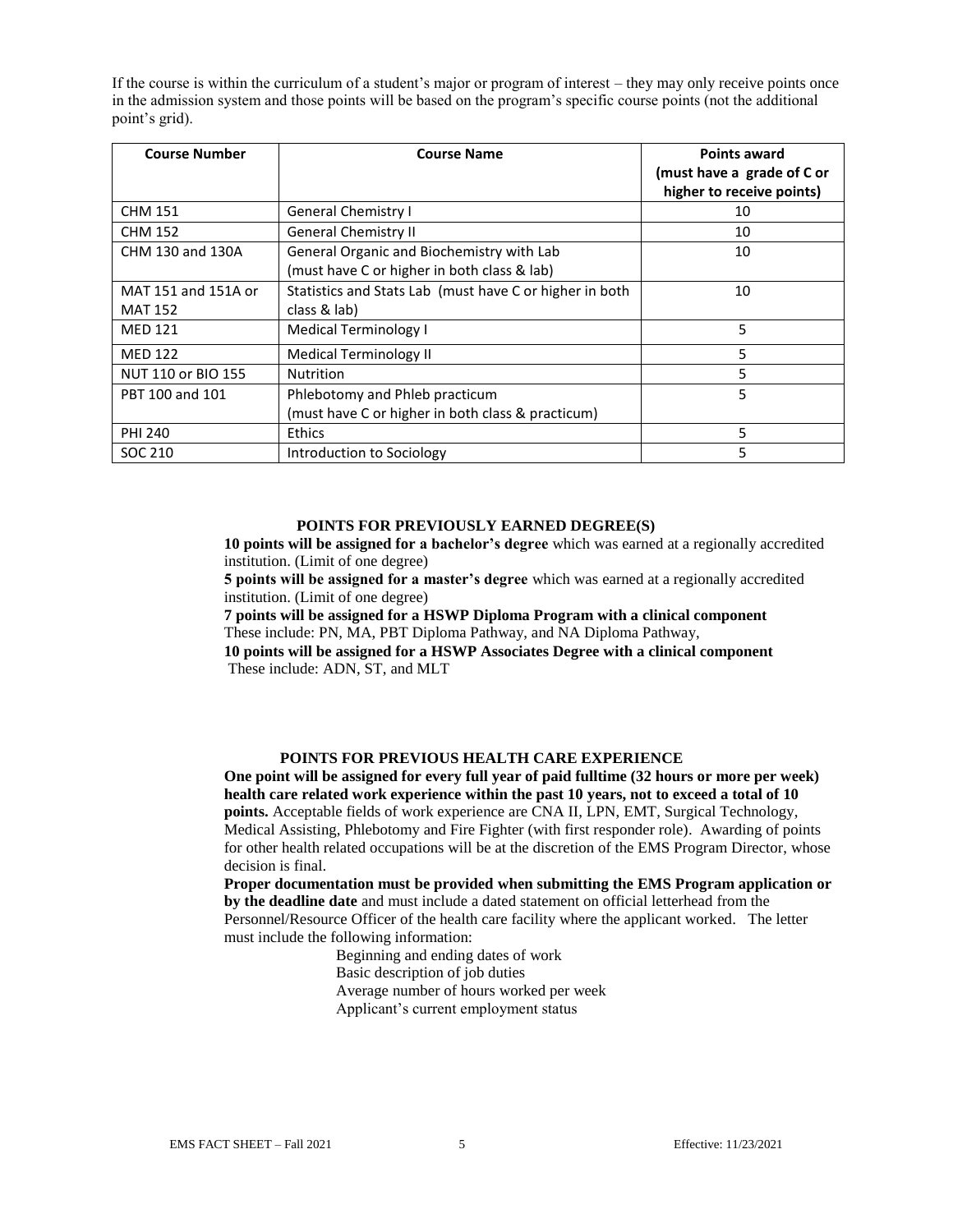#### **POINTS FOR PREVIOUS PUBLIC SAFETY EXPERIENCE**

**5 points will be assigned for being affiliated with a volunteer fire department for 2 years + 5 points will be assigned for being affiliated with a volunteer EMS agency for 2 years +**

**Proper documentation must be provided when submitting the EMS Program application or by the deadline date** and must include a dated statement on official letterhead from a Chief Officer of the agency where the applicant worked. The letter must include the following information:

> Beginning and ending dates of affiliation Basic description of job duties Average number of hours affiliated per month

**Awarding of all points related to previous degrees, health care experience or public safety experience is at the discretion of the EMS Program Director, whose decision is final.**

#### **2) OVERALL GRADE POINT AVERAGE - 50%**

The cumulative OVERALL GRADE POINT AVERAGE section of the ranking process assigns points from the **most recent college transcript. This transcript must contain a minimum of twelve (12) semester credit hours or eighteen (18) quarter hours of non-developmental course work.** High school transcripts will be used for ranking purposes if college transcripts do not meet the necessary criteria.

## **PHASE III: SELECTION PROCESS**

- A. Results from the Points System and Overall Grade Point Average point assignment will be added together for the total points assigned to each applicant.
- B. Applicants will be ranked in a descending numerical order which is based on total points.
- C. Email notification of contingent acceptance will be sent to the top applicants for the number of program slots available.
- D. Email notification to other applicants who qualified, but did not place within the allotted number of slots, will be sent and these applicants will be assigned an "alternate" number based on their total ranking points.

It is from this alternate list that any vacancies that occur prior to the first day of classes may be filled at the discretion of the EMS Program Director, whose decision is final, starting with "Alternate 1."

E. The admission process ceases and the alternate list is void beginning with the first day of class in fall semester. Any qualified applicants or alternates who do not enter the program must begin the admission process again and resubmit all paperwork in order to be considered and re-compete for the next year's admissions.

An applicant who has concerns about the admissions process to the Emergency Medical Science should address the problem with the EMS Program Director (Foreman Center, Office FC134, Ext. 2519).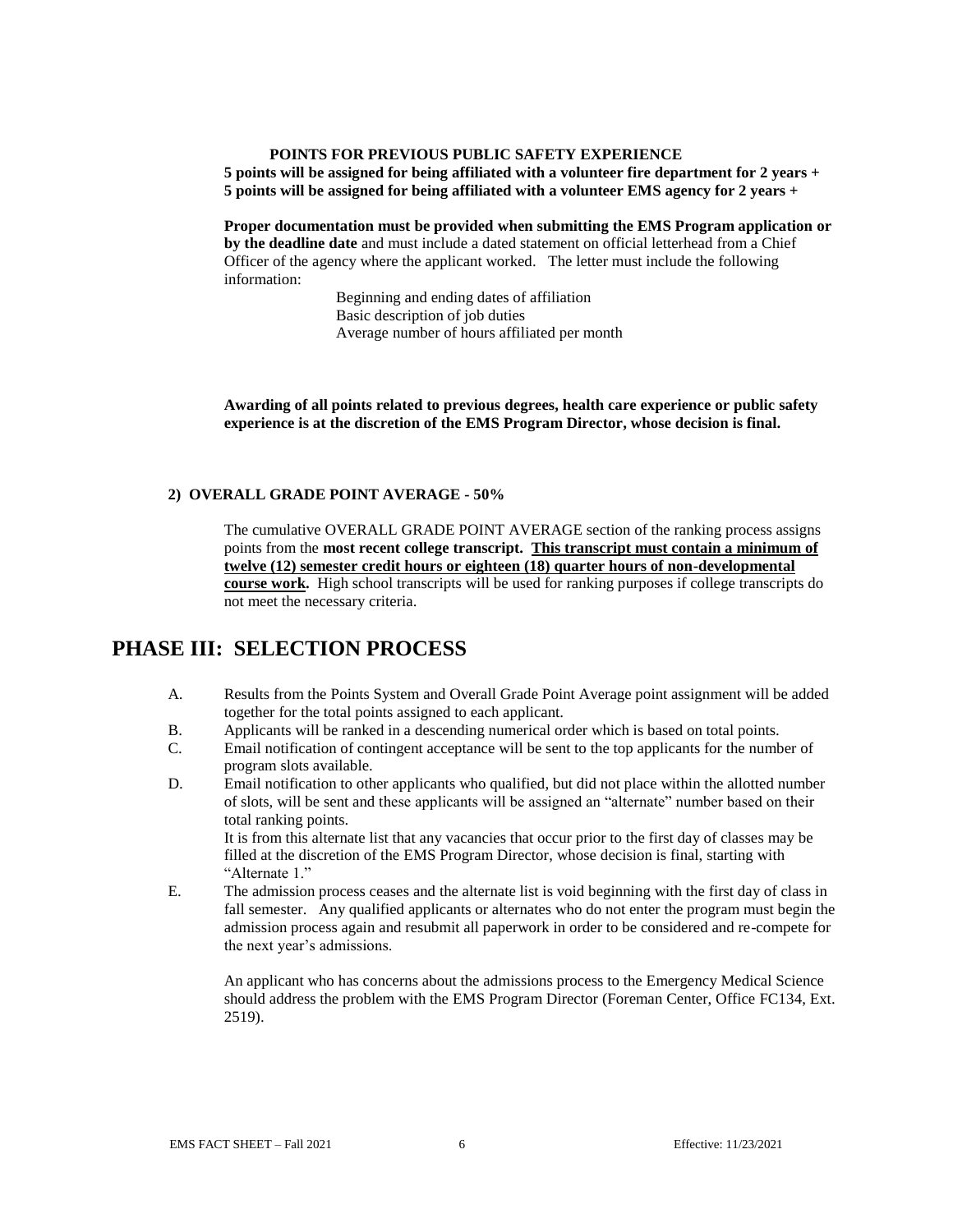# **OTHER IMPORTANT INFORMATION RELATED TO THE EMS PROGRAM ADMISSION PROCESS:**

**Upon contingent acceptance, but prior to enrollment in the EMS program, applicants will be required to provide additional information including:**

- **A. Documentation of a current BLS (CPR) Certification through the American Heart Association is required and may be submitted via the assigned third party vendor and available for review by the first day of classes, 2022.** Failure to meet this criterion will jeopardize enrollment into the program.
- **B. The fully completed and signed COA health care examination form indicating physical and emotional health and record of immunizations must be submitted via the assigned third party vendor and available for review by October 1, 2022. Students who do not meet this requirement may be dropped from consideration for the EMS program**, even if they have met all other criteria and have initially been accepted into the program. Students will be required to sign a release to allow the program to provide specific medical information that may be required by authorized clinical sites (example: immunizations record).
- **C. A criminal background check and drug testing** may be required by clinical sites prior to participation in the clinical component of this program. Progress toward graduation will be limited by any inability to complete the clinical portion of the program. Students with certain misdemeanor or felony convictions may have limited license and employment opportunities.

## **READMISSION PROCESS**

#### **Definition of Re-Admit: A student who has previously been enrolled in any EMS program.**

- A. Applicants applying for readmission into the first semester of the Emergency Medical Science program should contact the Health Science Admissions & Advising Director's office, Owens Center Office 107, Extension 2304, and the EMS Program Director (ext. 2519) for information concerning this special situation.
- B. Any former student from COA's EMS program or any other EMS program desiring readmission must:
	- i. Meet the current admission requirements and procedures required of all EMS Program applicants
	- ii. Submit a letter with the EMS Program Admission Application (by **June15<sup>th</sup>** if applying for a Fall semester entry or **November 15 th** if applying for a Spring semester entry) addressed to the EMS Program Director stating:
		- the reasons for previous withdrawal from a program
		- the reason(s) he/she desires to be re-admitted
		- the circumstances that have changed to indicate the applicant would successfully complete his/her EMS education at this time.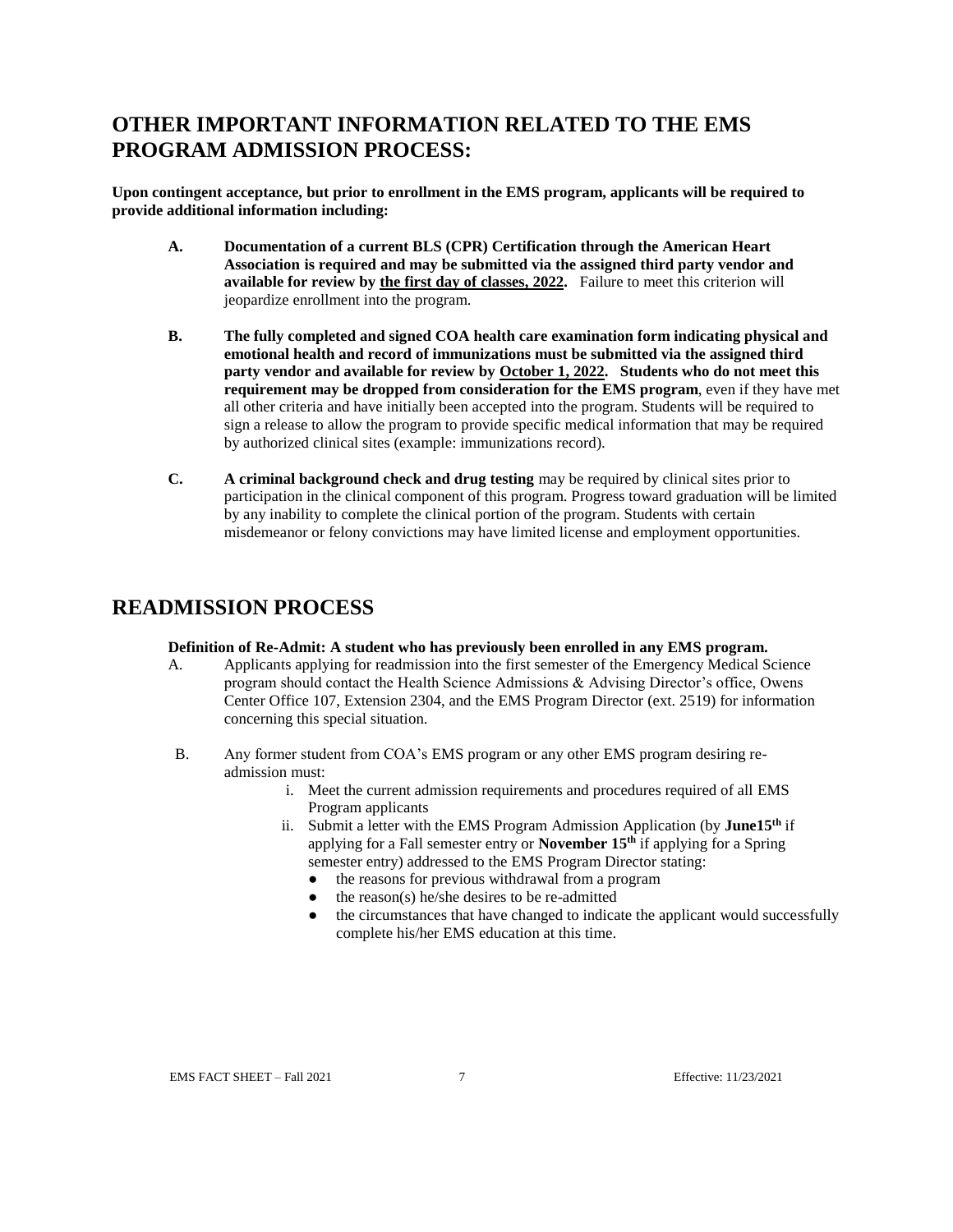## **EMERENCY MEDICAL SCIENCE CURRICULUM SCHEMA**

| <b>First Year</b><br><b>Fall Semester Course</b><br><b>Number and Title</b>                                                                        | <b>Pre-Requisites and Co-Requisites</b>                                                                                          | <b>Class</b><br><b>Hours</b> | Lab<br><b>Hours</b> | <b>Clinical</b><br><b>Hours</b> | <b>Total</b><br><b>Contact</b><br><b>Hours</b> | <b>Total</b><br><b>Credit</b><br><b>Hours</b> |
|----------------------------------------------------------------------------------------------------------------------------------------------------|----------------------------------------------------------------------------------------------------------------------------------|------------------------------|---------------------|---------------------------------|------------------------------------------------|-----------------------------------------------|
| ACA 111 (or ACA 122)<br><b>College Student Success</b>                                                                                             |                                                                                                                                  | 1                            | 0                   | $\bf{0}$                        | 1                                              | 1                                             |
| ENG 111 Writing and Inquiry                                                                                                                        | Prereg: ENG 002 Tier 1                                                                                                           | 3                            | 0                   | 0                               | 3                                              | 3                                             |
| EMS 110 EMT                                                                                                                                        | Pre-reqs: Admission to EMS Program                                                                                               | 6                            | 6                   | 3                               | 15                                             | 9                                             |
| <b>MAT 143 Quantitative</b><br>Literacy                                                                                                            | Prereq: MAT 003 Tier 1 and ENG 002<br>Tier 1                                                                                     | $\overline{2}$               | $\mathbf{2}$        | 0                               | 4                                              | 3                                             |
| <b>TOTAL SEMESTER HOURS</b>                                                                                                                        |                                                                                                                                  | 12                           | 8                   | 3                               | 23                                             | 16                                            |
| <b>First Year Spring Semester</b><br><b>Course Number and Title</b>                                                                                | <b>Pre-Requisites and Co-Requisites</b>                                                                                          | <b>Class</b><br><b>Hours</b> | Lab<br><b>Hours</b> | <b>Clinical</b><br><b>Hours</b> | <b>Total</b><br><b>Contact</b>                 | <b>Total</b><br><b>Credit</b>                 |
| <b>EMS 120</b><br><b>Advanced EMT</b>                                                                                                              | Prereg: EMS 110<br>Coregs: EMS 121                                                                                               | 4                            | 6                   | $\bf{0}$                        | 10                                             | 6                                             |
| <b>EMS 121</b><br><b>AEMT Clinical Practicum</b>                                                                                                   | Prereg: EMS 110<br>Coregs: EMS 120                                                                                               | $\mathbf{0}$                 | 0                   | 6                               | 6                                              | $\overline{2}$                                |
| <b>BIO 163</b><br>Basic Anatomy and<br>Physiology<br>(Or BIO 168 and BIO 169 -<br>recommended option for<br>transfer to a 4 year<br>institution)** | Pre-Requisites:<br>ENG 002 Tier 1, and either BIO 090 or<br>one unit of HS Biology                                               | 4                            | $\mathbf{2}$        | $\bf{0}$                        | 6                                              | 5                                             |
| PSY 150 General<br>Psychology                                                                                                                      | Prereq: ENG 002 Tier 1                                                                                                           | 3                            | 0                   | $\mathbf{0}$                    | 3                                              | 3                                             |
| <b>TOTAL SEMESTER HOURS</b>                                                                                                                        |                                                                                                                                  | 11                           | 8                   | 6                               | 25                                             | 16                                            |
| <b>First Year Summer</b><br><b>Semester Course Number</b><br>and Title                                                                             | <b>Pre-Requisites and Co-Requisites</b>                                                                                          | <b>Class</b><br><b>Hours</b> | Lab<br><b>Hours</b> | <b>Clinical</b><br><b>Hours</b> | <b>Total</b><br><b>Contact</b><br><b>Hours</b> | <b>Total</b><br><b>Credit</b><br><b>Hours</b> |
| EMS 160 Cardiology I                                                                                                                               | Prereq: EMS 110, 120<br>Coreqs: EMS 130, 210. 221                                                                                | $\overline{2}$               | 3                   | $\bf{0}$                        | 5                                              | 3                                             |
| EMS 130 Pharmacology                                                                                                                               | Prereq: EMS 110, 120<br>Coreqs: EMS 160, 210, 221                                                                                | 3                            | 3                   | $\bf{0}$                        | 6                                              | 4                                             |
| EMS 210 Adv. Patient<br>Assessment                                                                                                                 | Pre-req: EMS 110 or Admission to EMS<br><b>Bridge Program</b><br>Coreqs: EMS 130, 160, 221 or<br>Admission to EMS Bridge Program | 1                            | 3                   | 0                               | 4                                              | $\mathbf{2}$                                  |
| EMS 221 EMS Clinical<br>Practicum II                                                                                                               | Prereg: EMS 121<br>Coregs: EMS 130, 160, 210                                                                                     | 0                            | 0                   | 6                               | 6                                              | $\overline{2}$                                |
| <b>TOTAL SEMESTER HOURS</b>                                                                                                                        |                                                                                                                                  | 6                            | 9                   | 6                               | 21                                             | 12                                            |